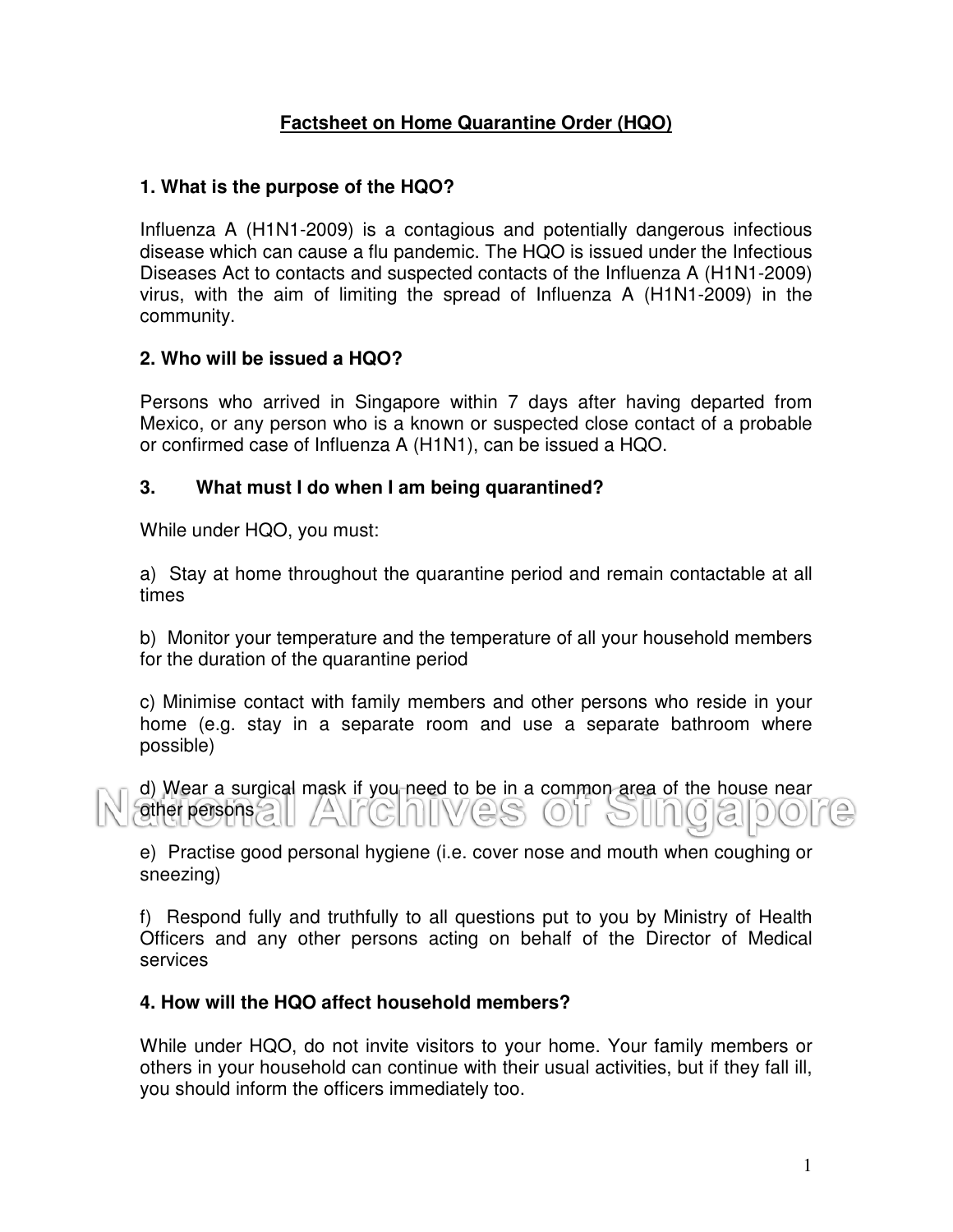## **5. What should I do if I or my family members become unwell during the quarantine period?**

If you develop any flu-like symptoms such as fever of 38°C or higher, cough, sore throat, runny nose and shortness of breath, you should wear a surgical mask and immediately call 993 to arrange for an ambulance to transport you to TTSH A&E for assessment.

If medical treatment is required for other minor illness e.g. severe stomachache or sprained ankle, you may call a designated helpline.

## **10. How will the Ministry monitor those who are under HQO?**

CISCO officers will serve you the HQO and install an electronic camera at your home. You will be given a home quarantine kit, which includes an oral thermometer and a mask (the installation of the electronic camera may be carried out separately from the issuing of the HQO). A nurse will explain to you the conditions in the HQO, which you have to observe, and how to take your temperature.

During the home quarantine period, CISCO officers will make random calls to you between 8 am and 11 pm. When called, you will have to turn on and present yourself in front of the electronic camera to show that you are at home

## **6. If I need to go out to attend to urgent matters, what should I do?**

It is possible that you will spread the Influenza A (H1N1-2009) virus to others even though you are feeling well as infected persons can be asymptomatic in the early stages of the disease. Therefore, it is important that you comply fully with the HQO and not leave your residence under any circumstances. If you need assistance with personal matters, please call the officer at the designated helpline.

## **7. What will happen if I break quarantine?**

Any person who has been served the HQO and who does not comply with the HQO may be subjected to further conditions. These may include:

1) being required to wear an electronic tag to enable the monitoring of your movements during the period of the home quarantine.

2) being required to be detained and isolated in a hospital or other place.

Any person who fails to comply with the HQO can be prosecuted and